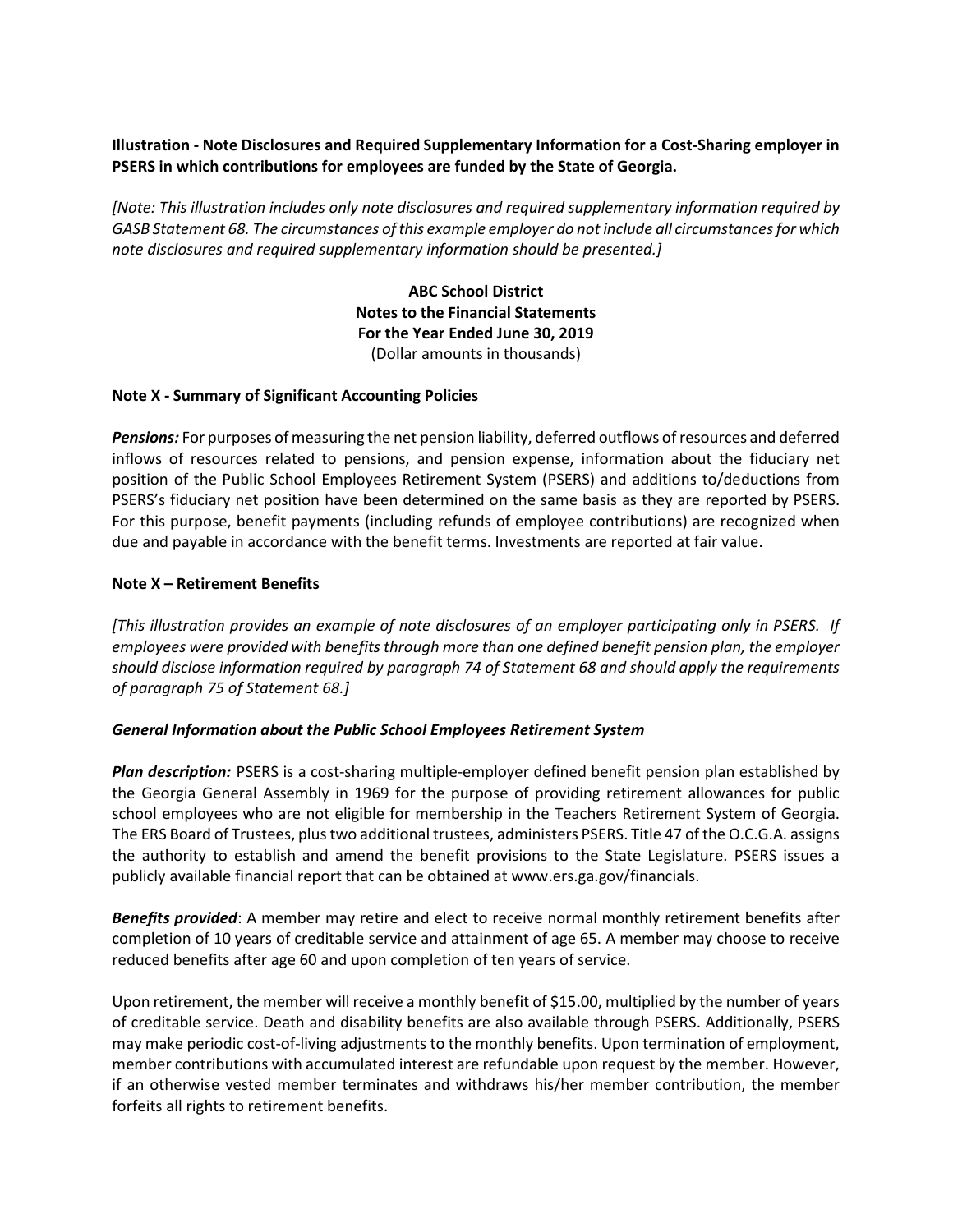**Contributions:** The general assembly makes an annual appropriation to cover the employer contribution to PSERS on behalf of local school employees (bus drivers, cafeteria workers, and maintenance staff). The annual employer contribution required by statute is actuarially determined and paid directly to PSERS by the State Treasurer in accordance with O.C.G.A. §47-4-29(a) and 60(b). Contributions are expected to finance the costs of benefits earned by employees during the year, with an additional amount to finance any unfunded accrued liability.

Individuals who became members prior to July 1, 2012 contribute \$4 per month for nine months each fiscal year. Individuals who became members on or after July 1, 2012 contribute \$10 per month for nine months each fiscal year. The State of Georgia, although not the employer of PSERS members, is required by statute to make employer contributions actuarially determined and approved and certified by the PSERS Board of Trustees.

## Pension Liabilities and Pension Expense

At June 30, 2019, the District did not have a liability for a proportionate share of the net pension liability because of the related State of Georgia support. The amount of the State's proportionate share of the net pension liability associated with the District is as follows:

 State of Georgia's proportionate share of the Net Pension Liability associated with the District  $\zeta$  XX,XXX

For the year ended June 30, 2019, the District recognized pension expense of \$X,XXX and revenue of \$X,XXX for support provided by the State of Georgia.

Actuarial assumptions: The total pension liability as of June 30, 2018 was determined by an actuarial valuation as of June 30, 2017. Based on the funding policy adopted by the Board on March 15, 2018, the investment rate of return assumption will be changed to 7.30% in the June 30, 2018 actuarial valuation. Therefore, the investment rate of return used in the roll-forward of the total pension liability is 7.30% using the following actuarial assumptions, applied to all periods included in the measurement:

| <b>Inflation</b>          | 2.75%                                          |
|---------------------------|------------------------------------------------|
| Salary increases          | N/A                                            |
| Investment rate of return | 7.30%, net of pension plan investment expense, |
|                           | including inflation                            |

Postretirement mortality rates were based on the RP-2000 Blue-Collar Mortality Table projected to 2025 with projection scale BB (set forward 3 years for males and 2 years for females) for the period after service retirements and for dependent beneficiaries. The RP-2000 Disabled Mortality projected to 2025 with projection scale BB (set forward 5 years for both males and females) was used for death after disability retirement. There is a margin for future mortality improvement in the tables used by the System. Based on the results of the most recent experience study adopted by the Board on December 17, 2015, the numbers of expected future deaths are 9-11% less than the actual number of deaths that occurred during the study period for healthy retirees and 9-11% less than expected under the selected table for disabled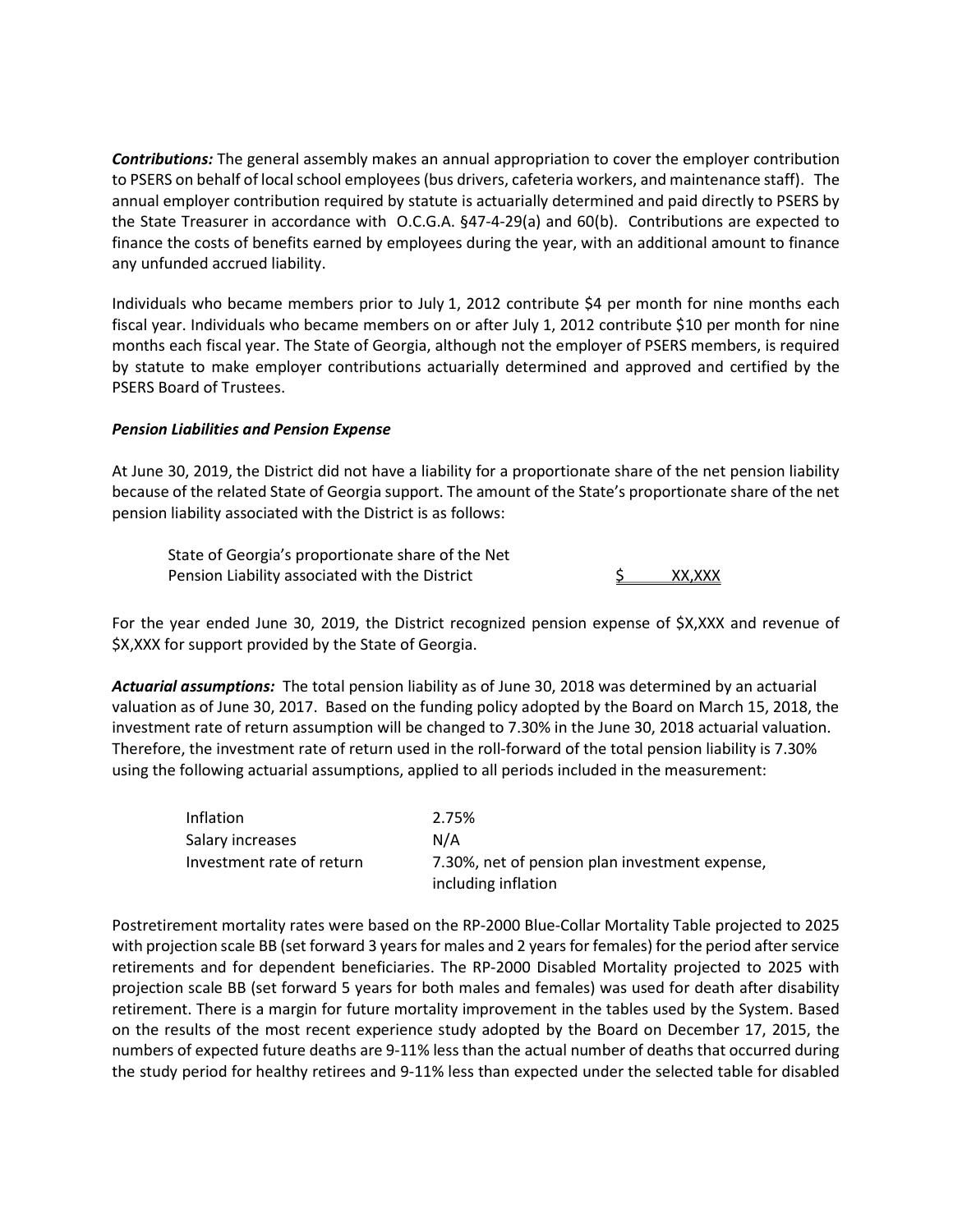| The actuarial assumptions used in the June 30, 2017 valuation were based on the results of an actuarial<br>experience study for the period July 1, 2009 - June 30, 2014.                                                                                                                                                                                                                                                                                                                                                                                                                                                                                                                                                    |                             |                                               |
|-----------------------------------------------------------------------------------------------------------------------------------------------------------------------------------------------------------------------------------------------------------------------------------------------------------------------------------------------------------------------------------------------------------------------------------------------------------------------------------------------------------------------------------------------------------------------------------------------------------------------------------------------------------------------------------------------------------------------------|-----------------------------|-----------------------------------------------|
| The long-term expected rate of return on pension plan investments was determined using a log-normal<br>distribution analysis in which best-estimate ranges of expected future real rates of return (expected<br>nominal returns, net of pension plan investment expense and the assumed rate of inflation) are developed<br>for each major asset class. These ranges are combined to produce the long-term expected rate of return<br>by weighting the expected future real rates of return by the target asset allocation percentage and by<br>adding expected inflation. The target allocation and best estimates of arithmetic real rates of return for<br>each major asset class are summarized in the following table: |                             |                                               |
|                                                                                                                                                                                                                                                                                                                                                                                                                                                                                                                                                                                                                                                                                                                             |                             |                                               |
| <b>Asset class</b>                                                                                                                                                                                                                                                                                                                                                                                                                                                                                                                                                                                                                                                                                                          | <b>Target</b><br>allocation | Long-term<br>expected real<br>rate of return* |
| Fixed income                                                                                                                                                                                                                                                                                                                                                                                                                                                                                                                                                                                                                                                                                                                | 30.00%                      |                                               |
| Domestic large equities                                                                                                                                                                                                                                                                                                                                                                                                                                                                                                                                                                                                                                                                                                     | 37.20                       | $(0.50)$ %<br>9.00                            |
| Domestic mid equities                                                                                                                                                                                                                                                                                                                                                                                                                                                                                                                                                                                                                                                                                                       | 3.40                        | 12.00                                         |
| Domestic small equities                                                                                                                                                                                                                                                                                                                                                                                                                                                                                                                                                                                                                                                                                                     | 1.40                        | 13.50                                         |
| International developed market equities                                                                                                                                                                                                                                                                                                                                                                                                                                                                                                                                                                                                                                                                                     | 17.80                       | 8.00                                          |
| International emerging market equities                                                                                                                                                                                                                                                                                                                                                                                                                                                                                                                                                                                                                                                                                      | 5.20                        | 12.00                                         |
| Alternatives                                                                                                                                                                                                                                                                                                                                                                                                                                                                                                                                                                                                                                                                                                                | 5.00                        | 10.50                                         |
| Total                                                                                                                                                                                                                                                                                                                                                                                                                                                                                                                                                                                                                                                                                                                       | 100.00%                     |                                               |

**Discount rate:** The discount rate used to measure the total pension liability was 7.30 %. The projection of cash flows used to determine the discount rate assumed that plan member contributions will be made at the current contribution rate and that employer and State of Georgia contributions will be made at rates equal to the difference between actuarially determined contribution rates and the member rate. Based on those assumptions, the pension plan's fiduciary net position was projected to be available to make all projected future benefit payments of current plan members. Therefore, the long-term expected rate of return on pension plan investments was applied to all periods of projected benefit payments to determine the total pension liability.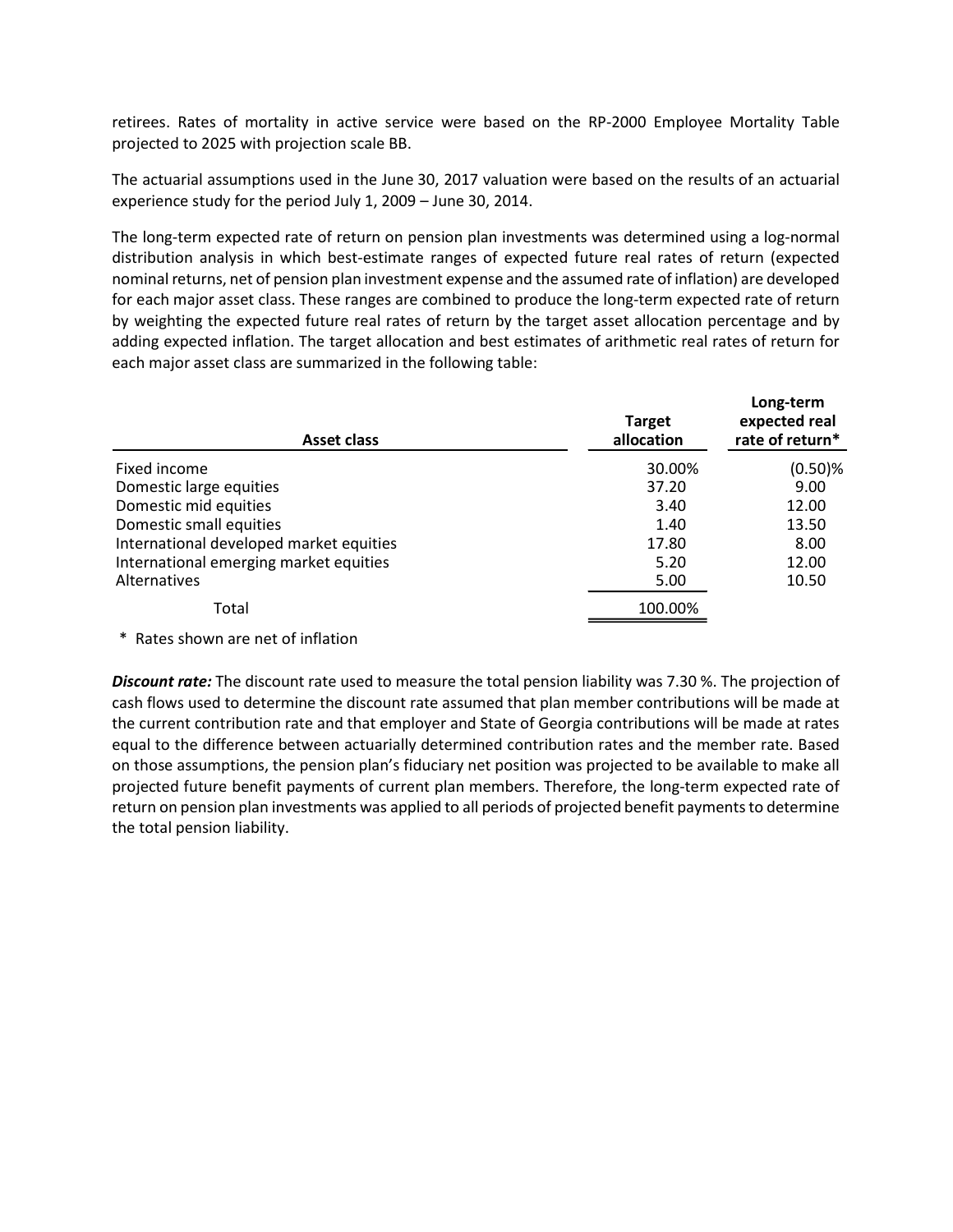# ABC School District Required Supplementary Information Schedule of Proportionate Share of the Net Pension Liability Public Schools Employees Retirement System For the Year Ended June 30, 2019 (Dollar amounts in thousands)

|                                                                                                                | 2019    | 2018    | 2017    | 2016    | 2015    |
|----------------------------------------------------------------------------------------------------------------|---------|---------|---------|---------|---------|
| District's proportion of the net pension liability                                                             | X.XXX%  | X.XXX%  | X.XXX%  | X.XXX%  | X.XXX%  |
| District's proportionate share of the net pension liability                                                    | XX,XXX  | XX,XXX  | XX,XXX  | XX,XXX  | XX,XXX  |
| State of Georgia's proportionate share of the net pension<br>liability associated with the District            | XX, XXX | XX, XXX | XX, XXX | XX,XXX  | XX, XXX |
| Total                                                                                                          | XX, XXX | XX, XXX | XX, XXX | XX, XXX | XX, XXX |
| District's covered-employee payroll                                                                            | XX,XXX  | XX,XXX  | XX,XXX  | XX,XXX  | XX, XXX |
| District's proportionate share of the net pension liability<br>as a percentage of its covered-employee payroll | N/A     | N/A     | N/A     | N/A     | N/A     |
| Plan fiduciary net position as a percentage of the total<br>pension liability                                  | 85.26%  | 76.33%  | 72.34%  | 76.20%  | 76.20%  |

Note: Schedule is intended to show information for the last 10 fiscal years. Additional years will be displayed as they become available.